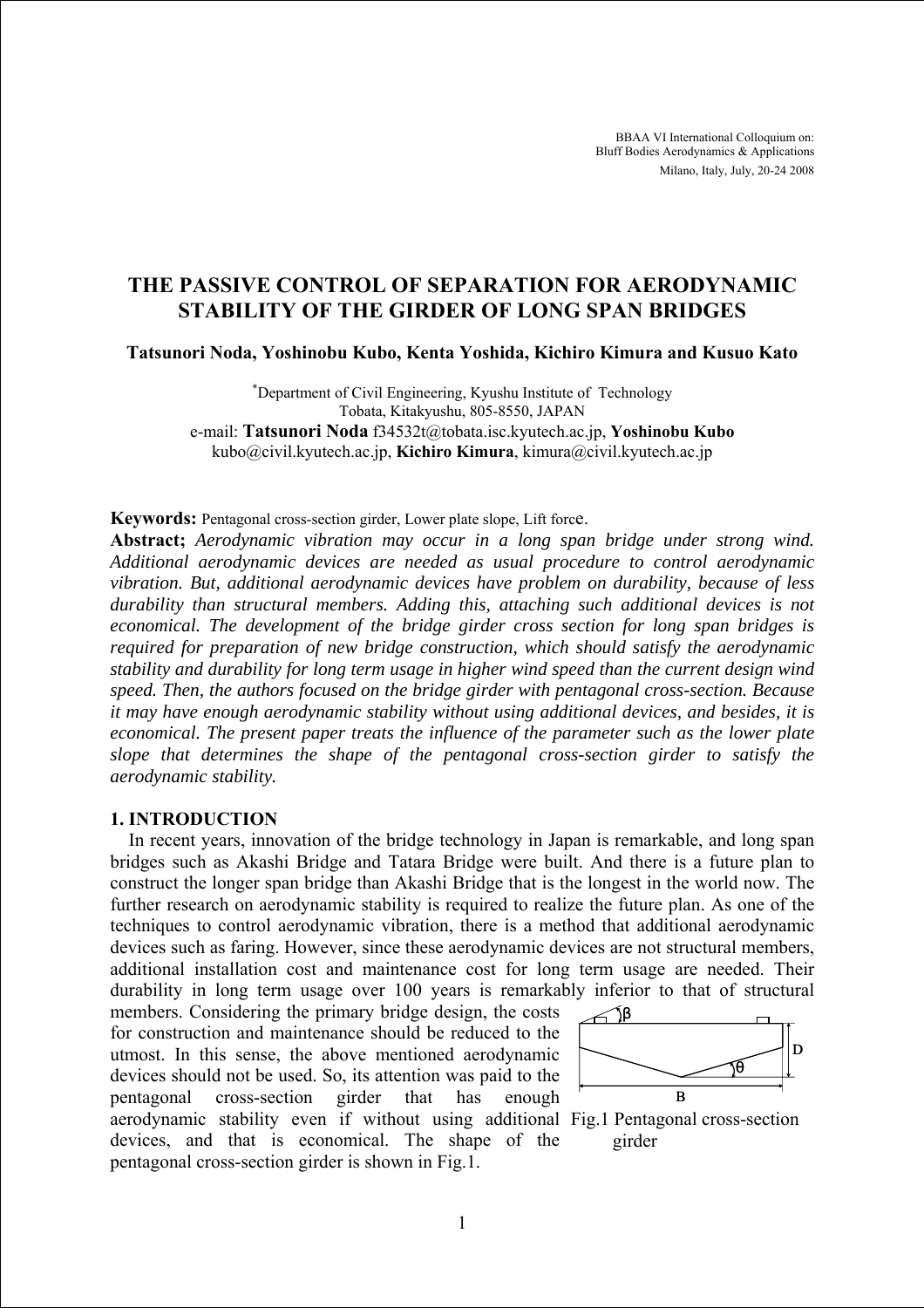In present research, by wind tunnel test, the aerodynamic characteristics of the pentagonal cross-section girder are investigated by changing the lower palate slope  $\theta$  of the pentagonal cross-section girder and a good shape of the pentagonal cross-section girder is proposed, which has the aerodynamic stability without additional aerodynamic devices and excels in economical efficiency. Furthermore, the aerodynamically stable mechanism of the pentagonal cross-section girder is clarified.

## **2. OPTIMUM INTERFERENCE ANGLE β BASED ON SIM**

There is the Separation Interference Method (SIM) developed by Kubo who is one of the authors, as the technique to control aerodynamic vibration. The concept of SIM is following. When a cross section is recognized as a non-streamlined section by the flow around the

section, the non-streamlined section is changed to a streamlined section by forcing separation flow from leading edge to touch the second separation point installed behind the first separation point (leading edge) and the separation flow from leading edge flows leeward without generating vortexes.

Fig.1 shows the pentagonal cross-section used in the previous researches. There are two parameters which control the aerodynamic behavior of the pentagonal cross-section girder. They are the lower slope θ and the interference angle β between upper surface and the line connecting upper ends of girder and curbs. The experimental result of aerodynamic response of one degree of freedom in torsional vibration is shown in Fig.2. In this case, the interference angle β based on the concept of SIM is changed into 27deg. 30deg. and 33deg. under the lower plate slope  $\theta$ =13deg. Referring Drag coefficient  $\mathcal{C}_{\rm p}$ to the experimental results, the case of β=27deg. has the highest flutter speed. Therefore, the optimum interference angle is β=27deg.

# **3. AERODYNAMIC FORCES OF PENTAGONAL CROSS SECTION**

In order to know the relationship between aerodynamic force and lower plate slope, three components of the aerodynamic forces were measured by changing θ from 11 to 14deg. in every 0.5deg. in the cases with width-height ratio B/D of 4.0, 4.5, and 5.0. Furthermore, in each, angle of attack α was changed from -6deg. to +6deg. in every 2deg., under the interference angle β of 27 deg.

Figs.3 and 4 show the drag coefficient  $C_D$  and the lift coefficient C<sub>L</sub> to angle of attack  $\alpha$  in case of B/D=5.0. Referring to the experimental results, in the cases of θ=13deg. to 14deg., when angle of attack α changes, the values of the drag coefficient  $C<sub>D</sub>$  are also changing a lot. As opposed to this, in the cases of  $\theta$ =11deg. to 12.5deg., even if angle of attack  $\alpha$  changes, the values

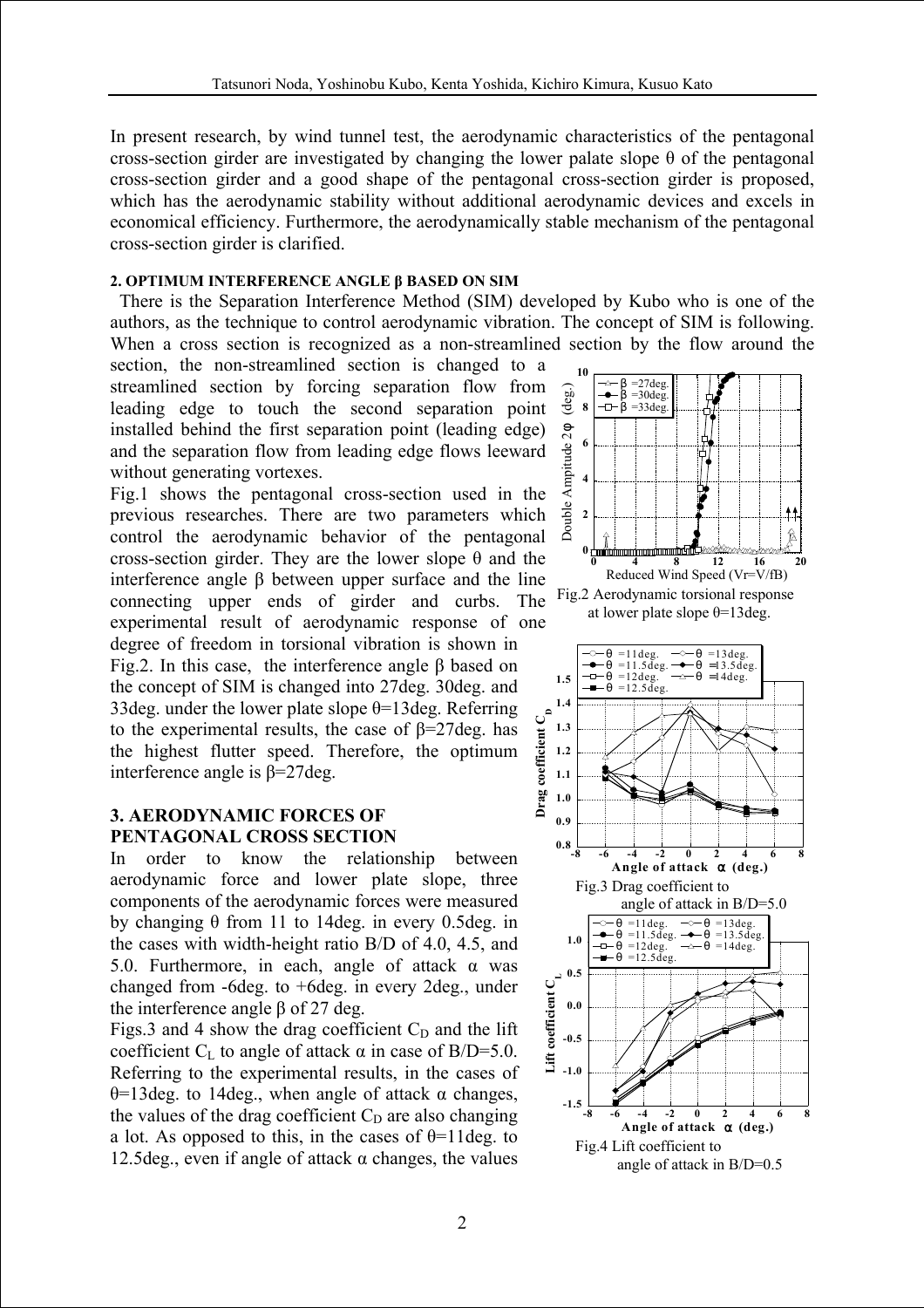**1.5**

of drag force coefficient  $C_D$  do not change so much, and the values are relatively small. From Fig.4, in the cases of  $\theta$ =13deg. to 14deg., when  $\alpha$  is positive, the values of the lift coefficient  $C_L$  are positive, and the lift coefficient  $C_L$  are negative when  $\alpha$  is less than -2deg. As opposed to this, in the cases of  $\theta$ =11deg. to 12.5deg., in all  $\alpha$ , the lift coefficient  $C_{\text{L}}$  are negative. The negative lift force has advantage for a bridge suspended by cable that the negative lift force in strong wind generates additional tensile force in the hanger cable of suspension bridge or in the stay cable of cable-stayed bridge and increases the total stiffness of the bridge.

Figs.5 and 6 show the drag coefficient  $C_D$  and the lift coefficient C<sub>L</sub> to the lower slope  $\theta$  in  $\alpha$ =0deg. Referring to the experimental results, both the drag coefficient  $C_D$ and the lift coefficient  $C_{L}$  are remarkably influenced by the magnitude of the lower plate slope θ. In the case of  $B/D=5.0$ , both the drag coefficient  $C_D$  and the lift coefficient  $C_L$  increase greatly from 12.5deg. to 13deg., and in the cases of B/D=4.0 and 4.5, these increase greatly from 13deg. to 13.5deg.

Therefore, it can be said that the cases of  $\theta$ =11deg. to 12deg. are more aerodynamically stable.

### **4. FLOW BEHAVIOR AROPUND PENTAGONAL CROSS SECTION**

In order to clarify aerodynamic mechanism, paying attention to the lower slope part with oblique line shown in Fig.7, flow visualization and the measurement of flow speed distribution was carried out around the section.



The smoke wire method was used for the flow visualization experiment. Wind speed was set on 0.6m/s

to make clear the visualization images. The flow visualization of six cases was carried out, in which the lower plate slope  $\theta$  was changed from 8 to 18deg. by 2deg.

The images obtained by the flow visualization are shown in Fig.8. In Fig.8 (a) and (b), turbulent flow does not





Fig.7 Outline of model section